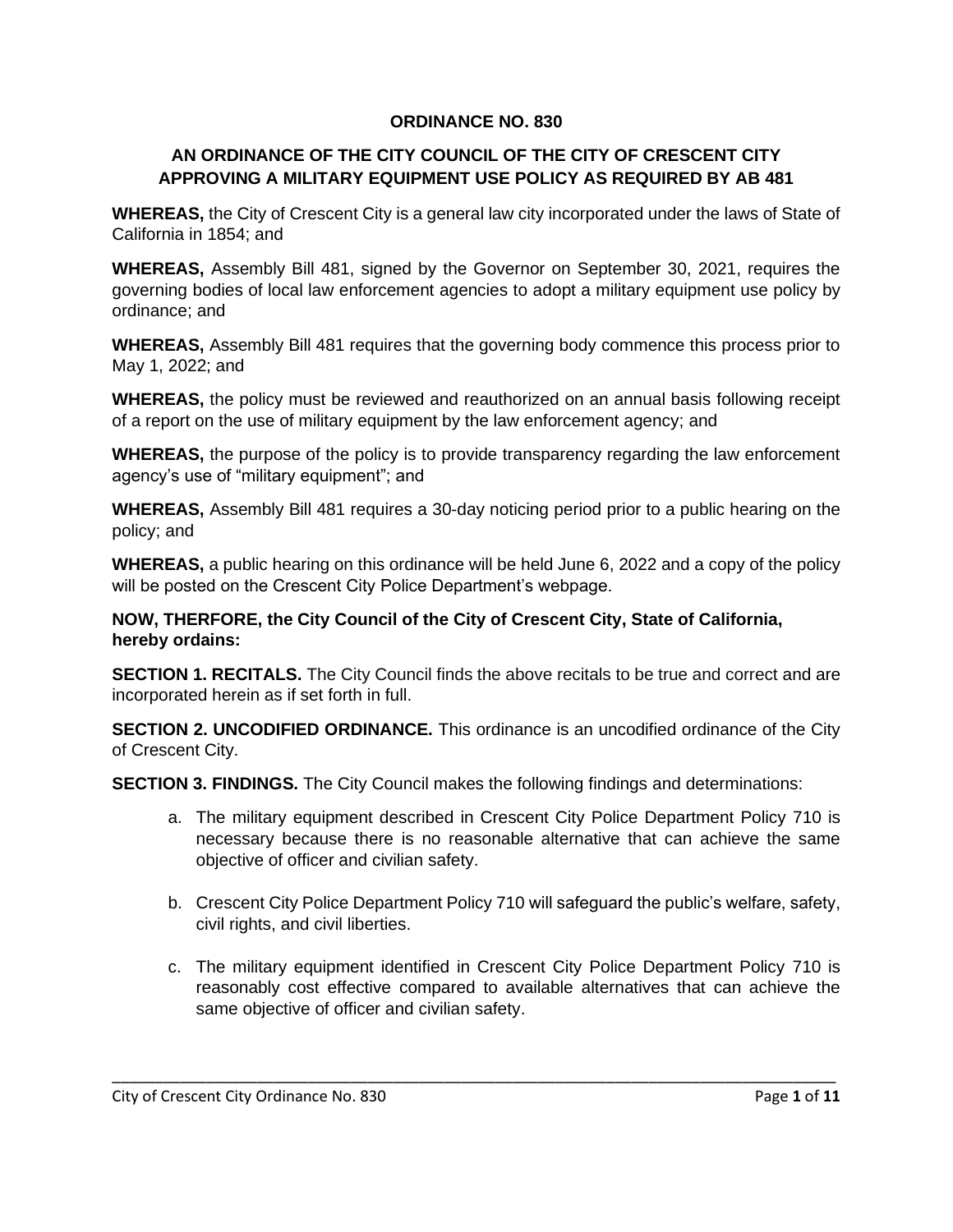**SECTION 4. APPROVAL OF POLICY.** The Crescent City Police Department Policy 710: Military Equipment (2022) attached hereto and made a part hereof by this reference, is hereby approved by the City Council.

**SECTION 5. SEVERABILITY.** If any part of this Ordinance is held to be invalid or inapplicable to any situation by a court of competent jurisdiction, such decision will not affect the validity of the remaining portions of this Ordinance or the applicability of this Ordinance to other situations.

**SECTION 6. CEQA FINDINGS.** This Ordinance has been reviewed for compliance with the California Environmental Quality Act (CEQA), and the CEQA Guidelines, and has been found to be exempt pursuant to Section 15061(b)(3) (general rule) of the CEQA Guidelines, because the City Council hereby finds with certainty that there is no possibility the passage of this Ordinance will have a significant effect on the environment.

**SECTION 7. EFFECTIVE DATE & PUBLICATION.** This Ordinance will become effective 30 days after the date of its adoption. The City Clerk shall cause this ordinance to be published in a newspaper of general circulation in Del Norte County once within 15 days of its adoption in accordance with the requirements of Government Code Section 36933.

**INTRODUCED** at a meeting of the City Council of the City of Crescent City held on April 18, 2022.

**PASSED AND ADOPTED** by the City Council of the City of Crescent City at a regular meeting of the City Council held this \_\_\_ day of \_\_\_\_\_, 2022 by the following polled vote:

\_\_\_\_\_\_\_\_\_\_\_\_\_\_\_\_\_\_\_\_\_\_\_\_\_\_\_\_\_\_\_\_\_\_\_\_\_\_\_\_\_\_\_\_\_\_\_\_\_\_\_\_\_\_\_\_\_\_\_\_\_\_\_\_\_\_\_\_\_\_\_\_\_\_\_\_\_\_\_\_\_\_\_\_\_

AYES: NOES: ABSENT: ABSTAIN:

Jason Greenough, Mayor

ATTEST:

Robin Patch, City Clerk

APPROVED AS TO FORM:

Martha D. Rice, City Attorney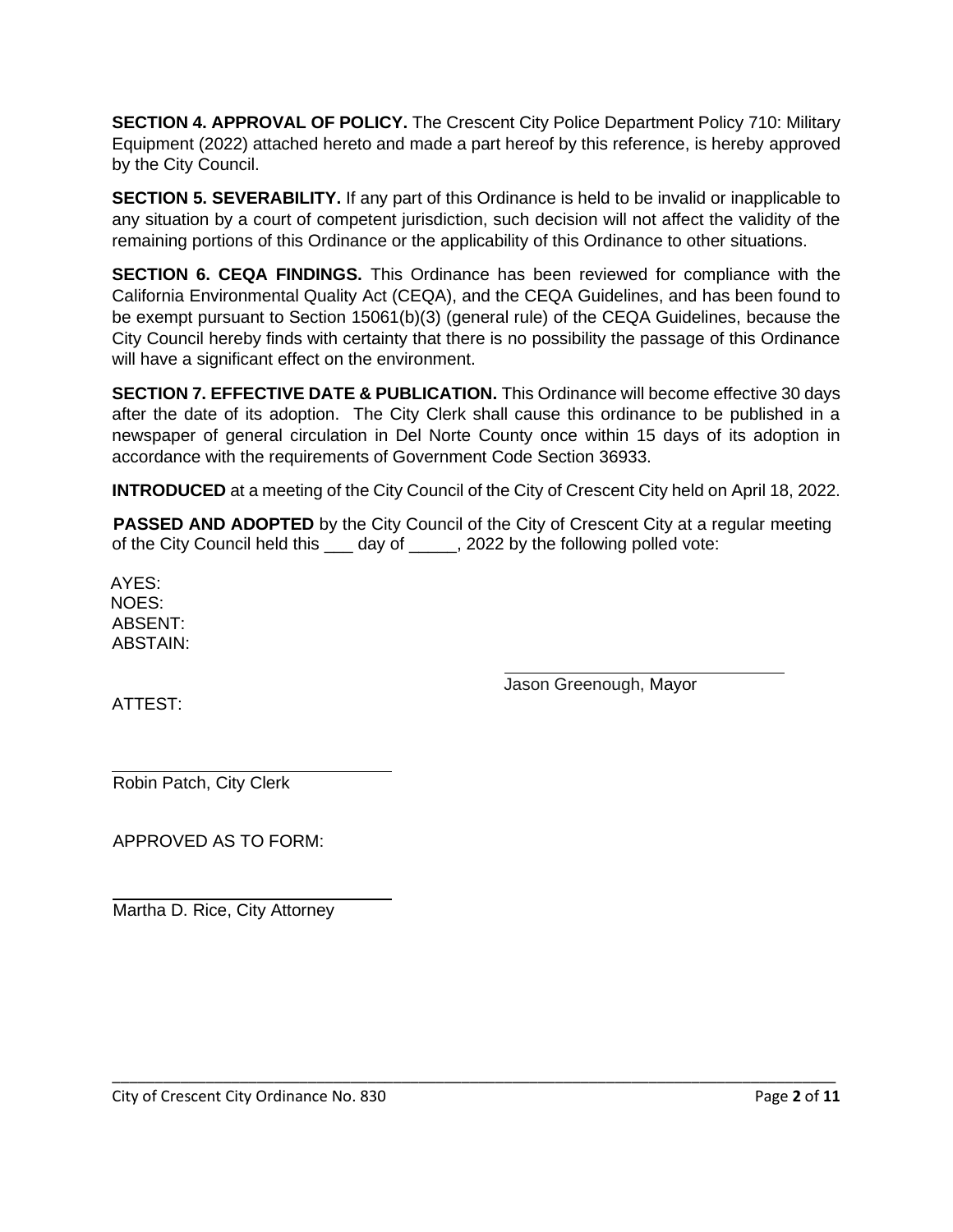

# **CRESCENT CITY POLICE DEPARTMENT POLICY 710: MILITARY EQUIPMENT (2022)**

# **710.1 PURPOSE AND SCOPE**

The purpose of this military equipment policy is to provide guidelines for the approval, acquisition, and reporting requirements of military equipment. (Gov. Code §§ 7070, 7071, 7072.) Government Code 7070(d)(7) requires that this policy have procedures by which members of the public may register complaints, or concerns or submit questions about the use of military equipment. This information can be found on the department website or by calling and scheduling a telephone appointment with the military equipment coordinator.

Department website:<https://www.crescentcity.org/departments/Police> AB 481 Military Equipment Transparency Department telephone number: 1-707-464-2133

# **710.2 DEFINITION OF MILITARY EQUIPMENT**

For purposes of this policy the term "military equipment" includes, but is not limited to the following:

| <b>CATEGORY 1:</b> | Unmanned, remotely piloted, powered aerial or ground vehicles.                                                                                                                   |
|--------------------|----------------------------------------------------------------------------------------------------------------------------------------------------------------------------------|
| <b>CATEGORY 2:</b> | Mine-resistant ambush-protected (MRAP) vehicles or armored personnel<br>carriers.                                                                                                |
| CATEGORY 3:        | High mobility multipurpose wheeled vehicles (HMMWV), two-and-one-<br>half-ton trucks, five-ton trucks, or wheeled vehicles that have a breaching<br>or entry apparatus attached. |
| CATEGORY 4:        | Tracked armored vehicles that provide ballistic protection to their<br>occupants.                                                                                                |
| CATEGORY 5:        | Command and control vehicles that are either built or modified to facilitate<br>the operational control and direction of public safety units.                                    |
| CATEGORY 6:        | Weaponized aircraft, vessels, or vehicles of any kind.                                                                                                                           |
| CATEGORY 7:        | Battering rams, slugs, and breaching apparatuses that are explosive in<br>nature. This does not include a handheld, one-person ram.                                              |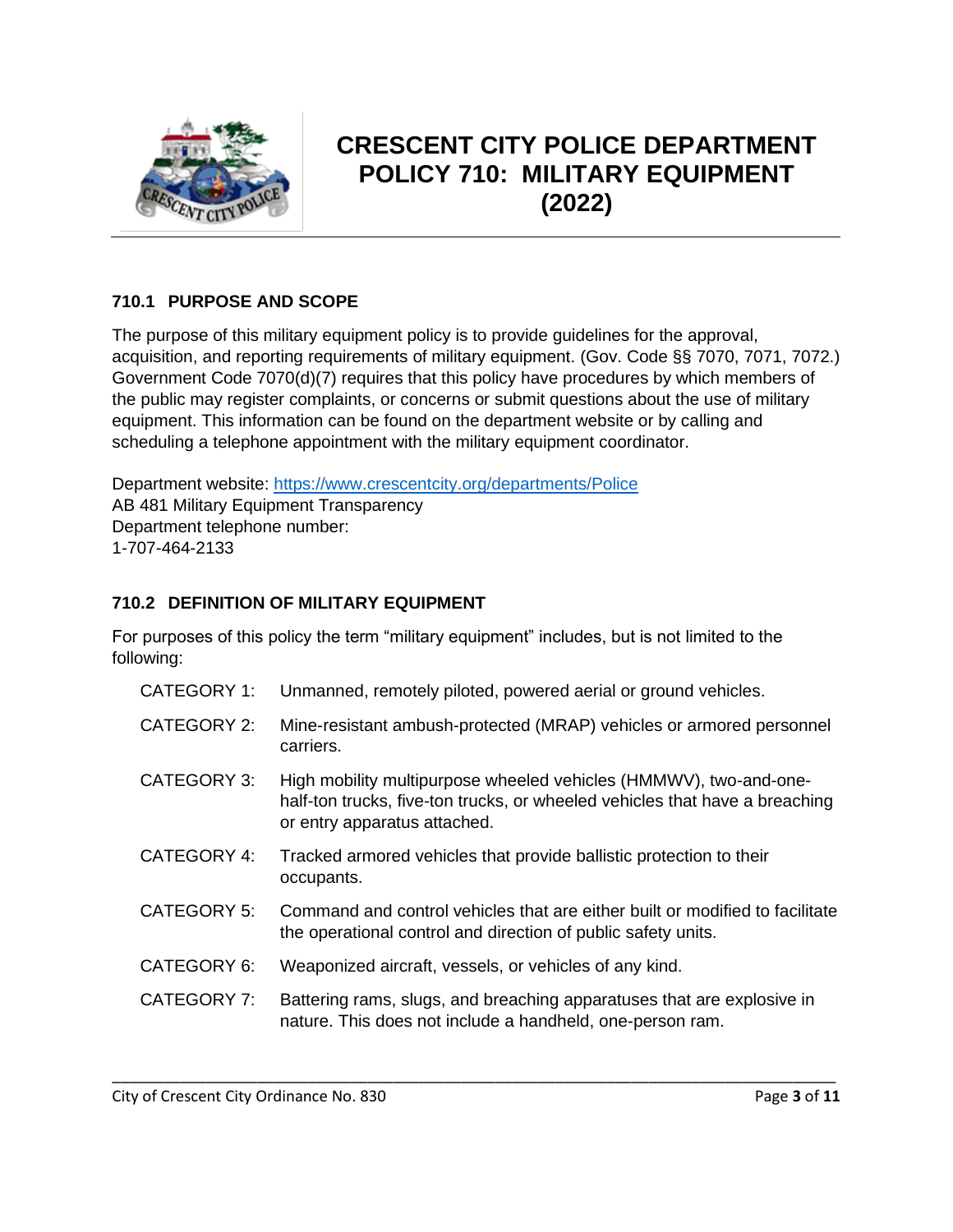| CATEGORY 8:  | Firearms and ammunition of .50 caliber or greater, excluding standard-<br>issue shotguns and standard-issue shotgun ammunition.                                                                                                      |
|--------------|--------------------------------------------------------------------------------------------------------------------------------------------------------------------------------------------------------------------------------------|
| CATEGORY 9:  | Specialized firearms and ammunition of less than .50 caliber, including<br>firearms and accessories identified as assault weapons in Penal Code §<br>30510 and Penal Code § 30515, with the exception of standard-issue<br>firearms. |
| CATEGORY 10: | Any firearm or firearm accessory that is designed to launch explosive<br>projectiles.                                                                                                                                                |
|              | CATEGORY 11: Noise-flash diversionary devices and explosive breaching tools.                                                                                                                                                         |
| CATEGORY 12: | Munitions containing tear gas or OC, excluding standard, service-issued<br>handheld pepper spray.                                                                                                                                    |
|              | CATEGORY 13: TASER® Shockwave, microwave weapons, water cannons, and long-<br>range acoustic devices (LRADs).                                                                                                                        |
|              | CATEGORY 14: Kinetic energy weapons and munitions.                                                                                                                                                                                   |
|              | CATEGORY 15: Any other equipment as determined by the City Council or a state agency<br>to require additional oversight.                                                                                                             |

# **710.3 POLICY**

It is the policy of the Crescent City Police Department that members of this department comply with the provisions of Gov. Code § 7071 with respect to the use of military equipment.

# **710.3 MILITARY EQUIPMENT COORDINATOR**

The Chief of Police or designee shall act as the military equipment coordinator. The responsibilities of the military equipment coordinator include but are not limited to:

- (a) Acting as liaison to the City Council for matters related to the requirements of this policy.
- (b) Identifying department equipment that qualifies as military equipment in the current possession of the department, or the equipment the department intends to acquire that requires approval by the City Council.
- (c) Conducting an inventory of all military equipment at least annually.
- (d) Collaborating with any allied agency that may use military equipment within the jurisdiction of Crescent City Police Department. (Gov. Code § 7071.)
- (e) Preparing for, scheduling, and coordinating the annual community engagement meeting to include:

- 1. Publicizing the details of the meeting.
- 2. Preparing for public questions regarding the Department's funding, acquisition, and use of equipment.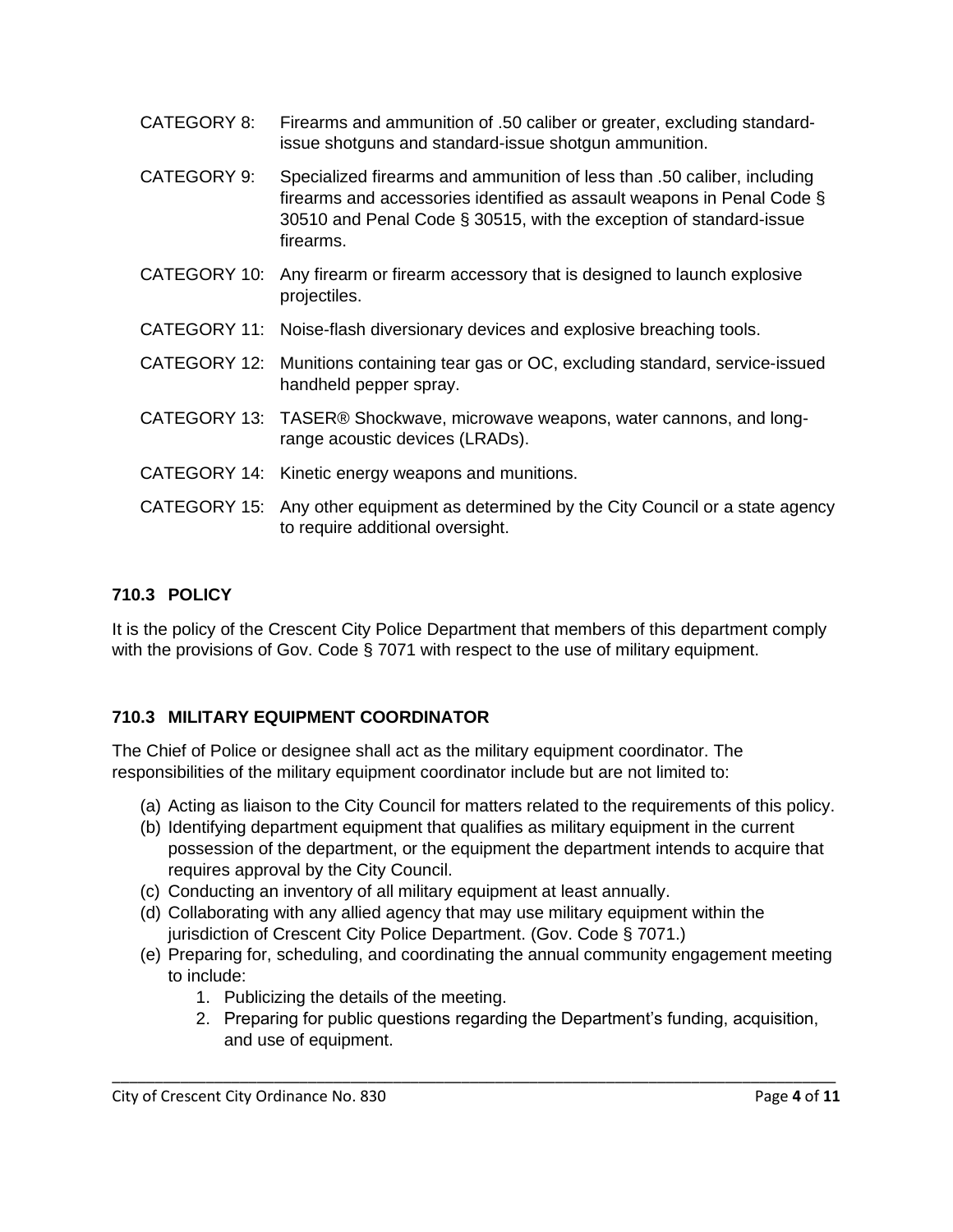- (f) Preparing the annual military equipment report for submission to the Chief of Police and ensuring that the report is made available on the department website. (Gov. Code § 7072.)
- (g) Establishing the procedure for a person to register a complaint or concern, or how that person may submit a question about the use of a type of military equipment, and how the department will respond in a timely manner.

# **710.4 MILITARY EQUIPMENT INVENTORY**

The following constitutes a list of qualifying equipment for the department:

# **1. SPECIALIZED FIREARMS AND AMMUNITION (CATEGORY 9)**

#### **(a) Description, quantity, capabilities, and purchase cost:**

- $\circ$  The Carbine Rifle is a firearm, capable of accurately stopping an armed subject at various distances. The Carbine Rifle is a lightweight, air-cooled, gas operated, magazine fed, shoulder fired weapon, designed for semiautomatic or selective fire. The Carbine Rifle does not have an expiration and will need to be serviced or replaced when the Rifle fails or breaks. The.223/5.56 cartridge,.308/7.62 cartridge, and the.300 blackout cartridge is used as a lethal option designed to stop violent encounters. The projectile is capable of penetrating soft body armor being worn by armed subjects.
- o Colt AR-15/M4 cost: \$1,200, quantity: 4, Caliber 5.56MM. Daniel Defense MK18 cost \$2,000, quantity 6, caliber 5.56.
- o Authorized Make/Model of rifles for individual officer purchase:
	- .223/5.56 caliber: Daniel Defense DDM4®V7®, DDM4®V7® PRO GUN METAL GRAY, MK18, M4A1, MK12, DDM4®V7® PRO, DDM4®V9®, DDM4®V7®SLW, DDM4ISR®, DDM4®V4®S, DDM4®V7®S, DDM4 V5S, or similar models approved by Chief of Police.
	- .300 blackout caliber: Daniel Defense DDM4® PDW SBR
	- .308/7.62 caliber: DPMS AR-10.308 CALIBER RIFLE, MODEL LR-308, Daniel Defense -DD5®V3® (7.62 X 51MM), DD5®V4® (7.62 X 51MM)
- o The Winchester 5.56mm 55 grain full metal jacket is the primary duty cartridge deployed during potential lethal encounters. Cost: \$2,500 to \$3,000 annually, quantity: 3,000-5,000 rounds annually.
- o Other brands and calibers also purchased, depending upon market supply/availability:
	- PMC 223A,.223 Remington 55 grain FMJ-BT
	- Federal XM193X 55-grain FMJ 5.56x45mm
- o .308/7.62 and.300 blackout ammunition would be utilized in individual officer owned rifles and purchased by the officers. This ammunition would be subject to approval of existing CCPD policy.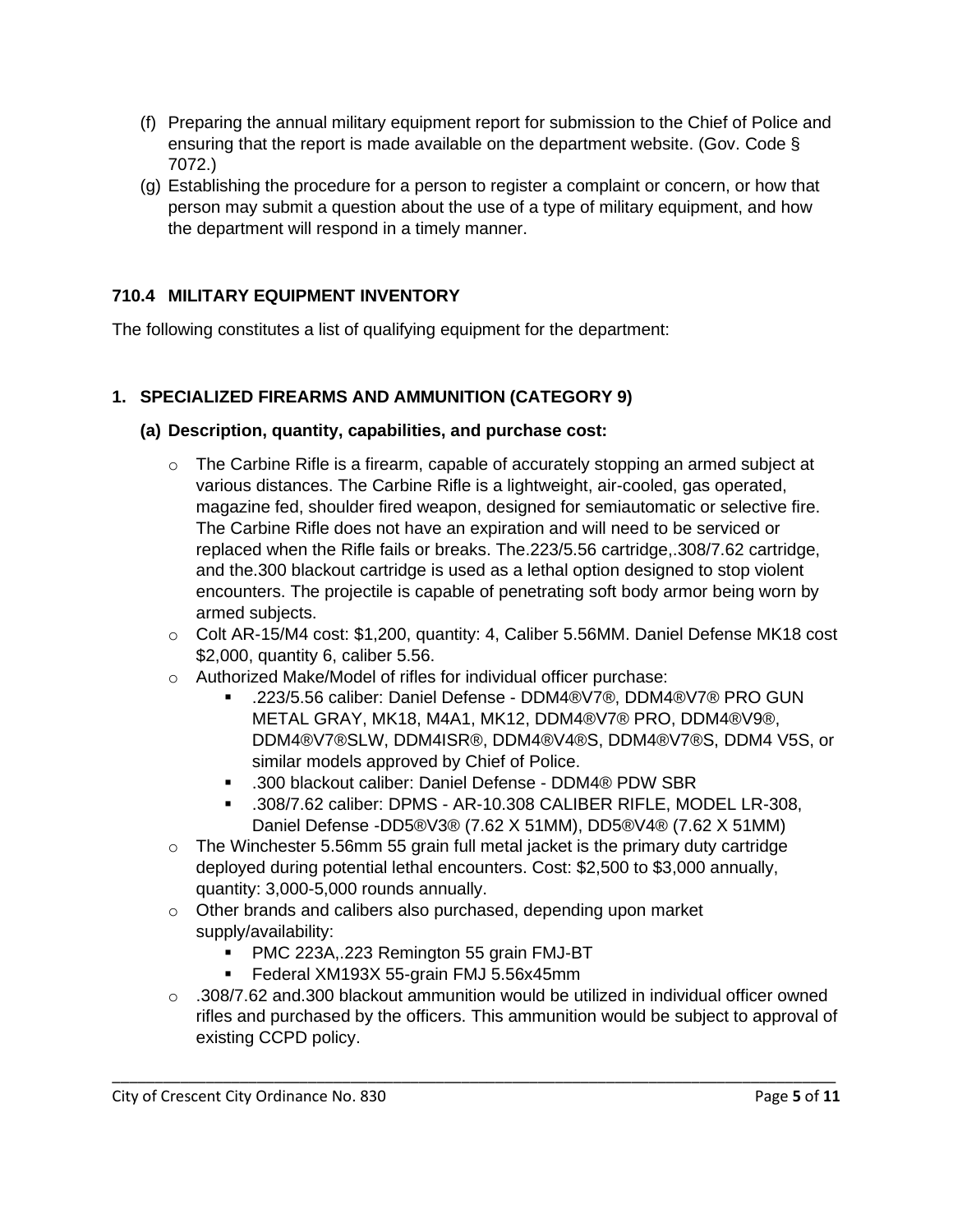**(b) Purpose:** To be used as a precision weapon to address a threat with more precision and/or greater distances than a handgun if present, safe, and feasible.

**(c) Authorized Use:** Only officers that are POST certified and authorized to use a rifle. All other applicable CCPD policies remain in effect, to include, but not limited to, CCPD Policy 301 Use of Force, and CCPD Policy 314 Firearms.

**(d) Expected Lifespan:** No expiration for Carbine Rifles or ammunition.

**(e) Fiscal Impact:** Carbine Rifle- Annual cost \$2,500 and \$5,000. New rifle purchase in 2022 expected between \$12,000 to \$15,000. Rifle Ammunition \$2,500-\$5,000 annually.

# **2. TEAR GAS (CATEGORY 12)**

**(a) Description, quantity, capabilities, and purchase cost:** Chemical agent munition, which are commonly referred to as "tear gas," are used by the Crescent City Police Department as a non-lethal tool to disperse rioting suspects and on barricaded suspects. The Crescent City Police Department uses chemical agents which are used by law enforcement across the United States: CS (2-Chlorobenzylidenemalononitrile) and OC (Oleoresin Capsicum) CS is an irritating agent and lachrymator (irritates the eyes and causes tears to flow) CS has been medically tested in the UK and US, specifically by the U.S. Army. There are no known allergic reactions to CS. OC was de-regulated in California in 1996, is endorsed by the FBI, and is available to civilians to legally possess (2.5 oz or less). OC is an inflammatory agent which causes involuntary closure of eyes (open in 2-5 minutes) and respiratory inflammation (subsides in approximately 2 minutes).

#### o **DEFENSE TECHNOLOGY, 40MM DIRECT IMPACT OC, #6320, cost: \$35, quantity: 20.**

The 40mm Direct Impact® munition is a point-of-aim, point-of-impact direct-fire round. An excellent solution whether you need to incapacitate a single subject or control a crowd. When loaded with OC powder, the Direct Impact combines blunt trauma with the effects of an irritant powder, maximizing the potential for incapacitation. The 40mm Direct Impact® munition travels at an average velocity of 305 feet per second (89.9 mps) with an effective range of 5 ft  $-$  120 ft (1.52m  $-$  36.6m). This lightweight, high-speed projectile consists of a plastic body and a crushable foam nose. The orange foam nose indicates that the round contains an OC powder payload. This munition is a point-of-aim, point-of-impact direct fire round which has passed extensive human effects assessments for blunt impact and penetration.

#### o **DEFENSE TECHNOLOGY, 40MM DIRECT IMPACT CS, #6322, cost: \$35, quantity: 20.**

\_\_\_\_\_\_\_\_\_\_\_\_\_\_\_\_\_\_\_\_\_\_\_\_\_\_\_\_\_\_\_\_\_\_\_\_\_\_\_\_\_\_\_\_\_\_\_\_\_\_\_\_\_\_\_\_\_\_\_\_\_\_\_\_\_\_\_\_\_\_\_\_\_\_\_\_\_\_\_\_\_\_\_\_\_

The 40mm Direct Impact® munition is a point-of-aim, point-of-impact direct-fire round. An excellent solution whether you need to incapacitate a single subject or control a crowd. When loaded with CS powder, the Direct Impact combines blunt trauma with the effects of an irritant powder, maximizing the potential for incapacitation.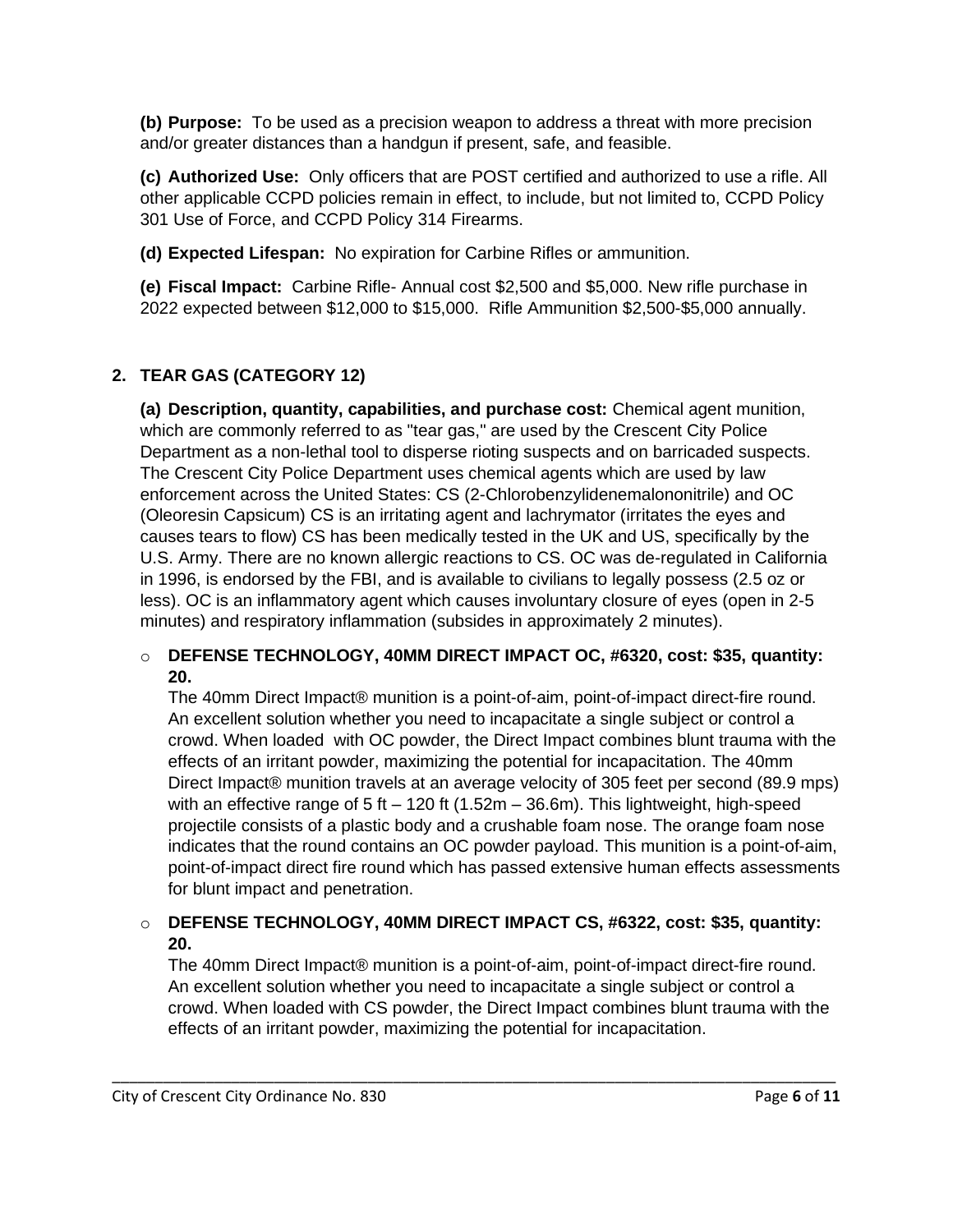The 40mm Direct Impact® munition travels at an average velocity of 295 feet per second  $(89.9 \text{ mps})$  with an effective range of 5 ft  $-120$  ft  $(1.52 \text{m} - 36.6 \text{m})$ . This lightweight, high-speed projectile consists of a plastic body and a crushable foam nose. The blue foam nose indicates that the round contains a CS powder payload. This munition is a point-of-aim, point-of-impact direct fire round which has passed extensive human effects assessments for blunt impact and penetration. The 40 mm Direct Impact Round is most commonly used by tactical teams in situations where greater accuracy and deliverable energy is desired for the incapacitation of an aggressive, non-compliant subject at longer distances.

#### o **DEFENSE TECHNOLOGY, 40MM POWDER BARRICADE ROUND, OC, #2290, cost: \$35, quantity: 20.**

The Ferret® 40 mm Barricade Penetrating Round is filled with an OC powder chemical agent. It is a frangible projectile that is spin stabilized utilizing barrel rifling. It is nonburning and designed to penetrate barriers. Primarily used to dislodge barricaded subjects, it can also be used for area denial. Primarily used by tactical teams, it is designed to penetrate barriers, such as windows, hollow core doors, wallboard and thin plywood. Upon impact the nose ruptures and instantaneously delivers the agent payload inside a structure or vehicle. Effective range of 50 meters.

#### o **DEFENSE TECHNOLOGY, FERRETT 40MM LIQUID BARRICADE PENETRATOR ROUND CS, #2262, cost: \$30, quantity: 20.**

A less lethal 40MM round used to penetrate barriers, such as windows, hollow core doors, wallboard and thin plywood. Upon impacting the barrier, the nose cone ruptures and instantaneously delivers a small chemical payload inside of a structure or vehicle. In a tactical deployment situation, the 40mm Ferret is primarily used to dislodge barricaded subjects from confined areas. Its purpose is to minimize the risks to all parties through pain compliance, temporary discomfort and/or incapacitation of potentially violent or dangerous subjects. Effective range of 50 meters.

**(b) Purpose:** To limit the escalation of conflict where employment of lethal force is prohibited or undesirable. Situation for use of the less lethal weapon systems may include but are not limited to:

- o Self-destructive, dangerous and/or combative individuals.
- o Riot/Crowd control and civil unrest incidents.
- o Circumstances where a tactical advantage can be obtained.
- o Potentially vicious animals.
- o Training exercises or approved demonstrations.

**(c) Authorized Use:** Only officers who have received POST certification in the use of chemical agents are authorized to use chemical agents. All other applicable CCPD policies remain in effect to include, but not limited to CCPD Policy 301- Use of Force, CCPD Policy 309- Control Devices and Techniques.

\_\_\_\_\_\_\_\_\_\_\_\_\_\_\_\_\_\_\_\_\_\_\_\_\_\_\_\_\_\_\_\_\_\_\_\_\_\_\_\_\_\_\_\_\_\_\_\_\_\_\_\_\_\_\_\_\_\_\_\_\_\_\_\_\_\_\_\_\_\_\_\_\_\_\_\_\_\_\_\_\_\_\_\_\_

#### **(d) Expected Lifespan:**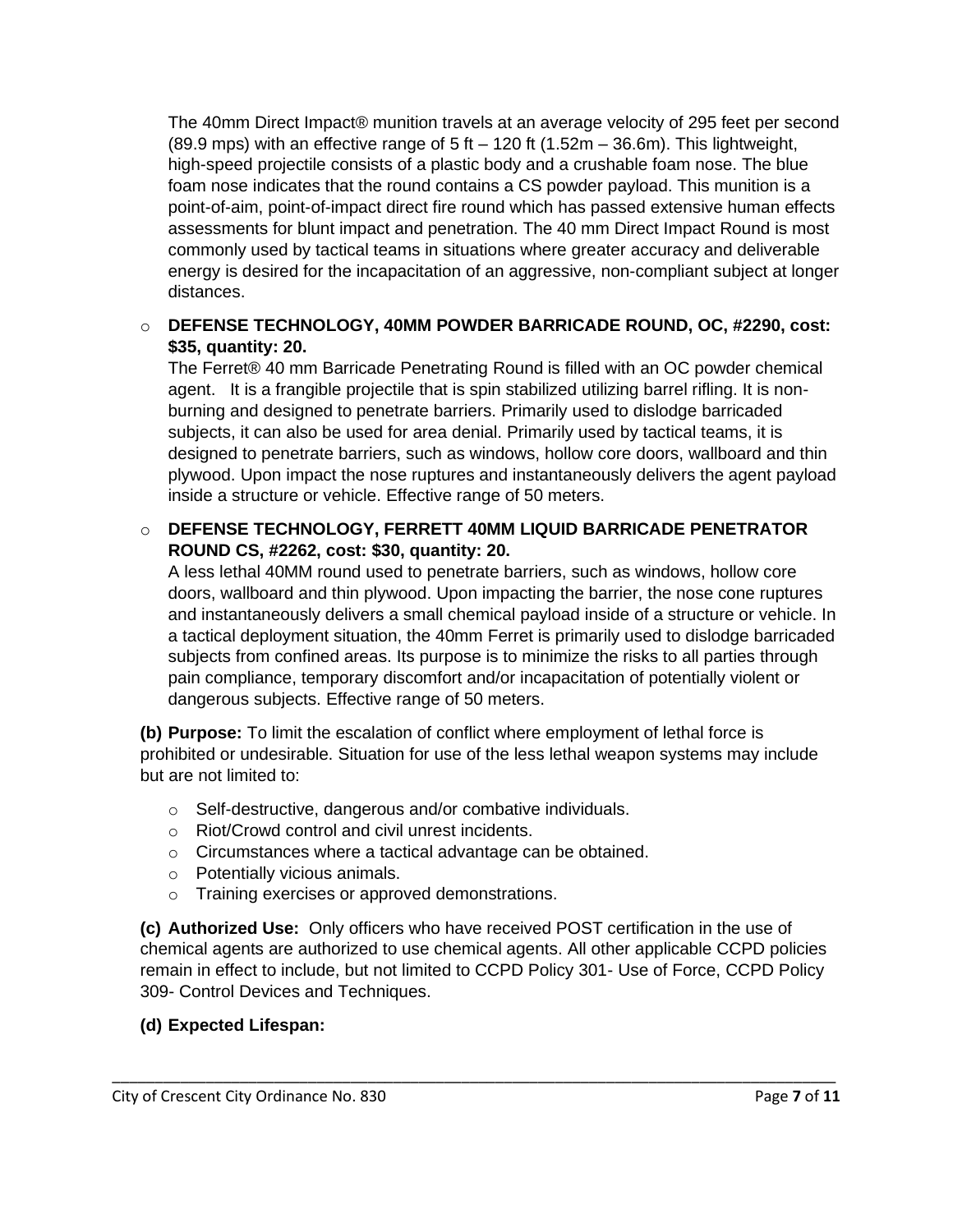- $\circ$  DEFENSE TECHNOLOGY, 40MM DIRECT IMPACT OC, #6320 5 years. DEFENSE TECHNOLOGY, 40MM DIRECT IMPACT CS, #6322, – 5 years.
- o DEFENSE TECHNOLOGY, 40MM POWDER BARRICADE ROUND, OC, #2290, 5 years.
- o DEFENSE TECHNOLOGY, FERRETT 40MM LIQUID BARRICADE PENETRATOR ROUND CS, #2262 – 5 years.
- **(e) Fiscal Impact:** Total allocated budget \$1,000-\$2,000 annually.

# **3. PEPPERBALL LAUNCHER (CATEGORY 12)**

#### **(a) Description, quantity, capabilities, and purchase cost:**

- o FTC Launcher System that uses high pressure air to deliver PAVA powder projectiles (similar to a paint ball delivery system). System capable of launching projectiles at a subject up to 150'. Non-lethal option to offer law enforcement officers to deliver chemical agents and kinetic energy impacts to subjects in a potentially violent encounter. This is a de-escalation tool used to avoid further injuries or lethal options to a subject. Cost \$500, quantity: 4.
- $\circ$  MISSION TPR ORANGE PEPPER BALL GUN. target accurate up to 60Ft, Area Saturation to 0-175ft. Semi-Automatic 8 rd. magazine, deploys at 300ft. per second. Cost \$350-\$400. Quantity: 6.
- o PepperBall Live SD Projectiles,.68 Caliber PAVA Powder. This projectile is best for direct impact or area saturation. Discharged form a PepperBall launcher, the projectile has a velocity of 280-425 FPS. The projectile has a direct impact of 60 ft and an area saturation of 150+ft. The projectile contains 2.0% PAVA powder. Cost: \$250 per 90 rounds

**(b) Purpose:** To limit the escalation of conflict where employment of lethal force is prohibited or undesirable. Situations for use of the less lethal weapon systems may include, but are not limited to:

- o Self-destructive, dangerous and/or combative individuals.
- o Riot/Crowd control and civil unrest incidents.
- o Circumstances where a tactical advantage can be obtained.
- o Potentially vicious animals.
- o Training exercises or approved demonstrations.

**(c) Authorized Use:** Only those officers who have been trained in the use of the PepperBall launchers are authorized to use the PepperBall launchers. All other applicable CCPD policies remain in effect to include, but not limited to CCPD Policy 301- Use of Force, CCPD Policy 309- Control Devices and Techniques.

\_\_\_\_\_\_\_\_\_\_\_\_\_\_\_\_\_\_\_\_\_\_\_\_\_\_\_\_\_\_\_\_\_\_\_\_\_\_\_\_\_\_\_\_\_\_\_\_\_\_\_\_\_\_\_\_\_\_\_\_\_\_\_\_\_\_\_\_\_\_\_\_\_\_\_\_\_\_\_\_\_\_\_\_\_

# **(d) Expected Lifespan:**

- o PepperBall Launcher: No Expiration
- o Mission TPR Launcher: No expiration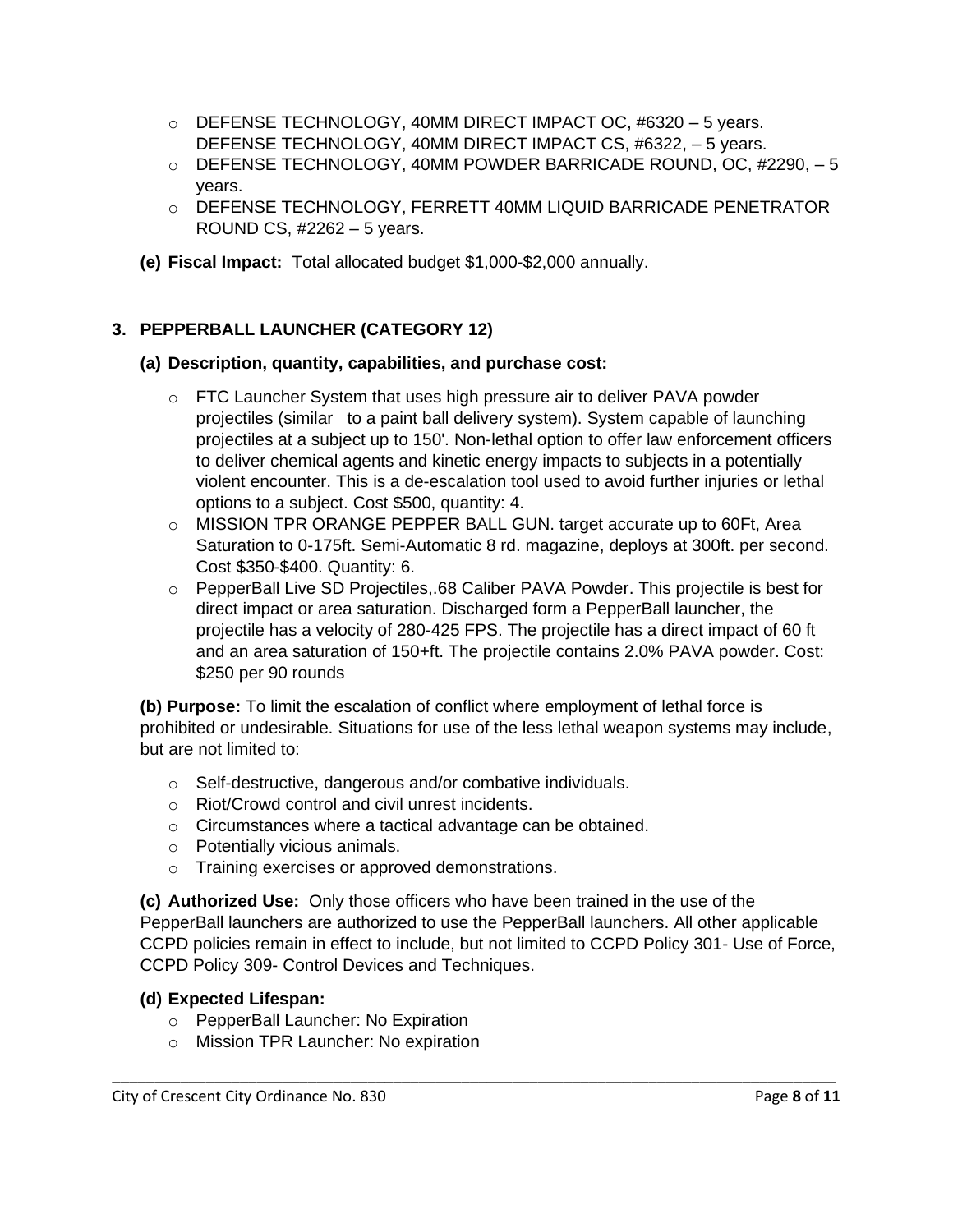o LIVE-SD Projectile: 1 year

#### **(e) Fiscal Impact:**

- o PepperBall FTS Launcher: No fiscal impact or recurring cost
- o Live SD Projectile: Approximately \$0 \$1,000 annually
- o Mission TPR Launcher: \$0 to \$400 annually

# **4. PROJECTILE LAUNCH PLATFORMS AND ASSOCIATED MUNITIONS (CATEGORY 14)**

#### **(a) Description, quantity, capabilities, and purchase cost:**

PENN ARMS PGL-65 40 PUMP MULTI-LAUNCHER 5" CYL. FIXED STOCK W/ COMBO RAIL.

A 40mm pump-action advance magazine drum launcher with a fixed stock and combo rail. It has a six-shot capacity and rifled barrel. The features include: Double-action trigger, trigger lock push button and hammer lock safeties. It will fire standard 40mm less lethal ammunition, up to 5 inches in cartridge length. It will launch a 40MM less lethal round and is only authorized to be used by trained personnel.

- $\circ$  Remington 870 12 ga Less-Lethal Shotgun: Cost \$500-\$650, quantity 6
- o DEFENSE TECHNOLOGY, 40MM DIRECT IMPACT OC, #6320, cost: \$35, quantity: 20.
- o DEFENSE TECHNOLOGY, 40MM DIRECT IMPACT CS, #6322, cost: \$35, quantity: 20.
- o DEFENSE TECHNOLOGY, 40MM POWDER BARRICADE ROUND, OC, #2290, cost: \$35, quantity: 20.
- o DEFENSE TECHNOLOGY, FERRETT 40MM LIQUID BARRICADE PENETRATOR ROUND CS, #2262, cost: \$30, quantity: 20.
- $\circ$  CTS Model 2581 Super Sock Bean Bag 12 ga round Cost \$6 a round, quantity 50-100 annually

**(b) Purpose:** To limit the escalation of conflict where employment of lethal force is prohibited or undesirable.

**(c) Authorized Use:** Situations for use of the less lethal weapon system may include, but not limited to:

- o Self-destructive, dangerous and/or combative individuals.
- o Riot/Crowd control and civil unrest incidents.
- o Circumstances where a tactical advantage can be obtained.
- o Potentially vicious animals.
- o Training exercised or approved demonstrations.

All other applicable CCPD policies remain in effect, to include, but not limited to, CCPD Policy 301- Use of Force, CCPD Policy 309- Control Devices and Techniques.

\_\_\_\_\_\_\_\_\_\_\_\_\_\_\_\_\_\_\_\_\_\_\_\_\_\_\_\_\_\_\_\_\_\_\_\_\_\_\_\_\_\_\_\_\_\_\_\_\_\_\_\_\_\_\_\_\_\_\_\_\_\_\_\_\_\_\_\_\_\_\_\_\_\_\_\_\_\_\_\_\_\_\_\_\_

#### **(d) Expected Lifespan:**

o 40 mm Launcher- No expiration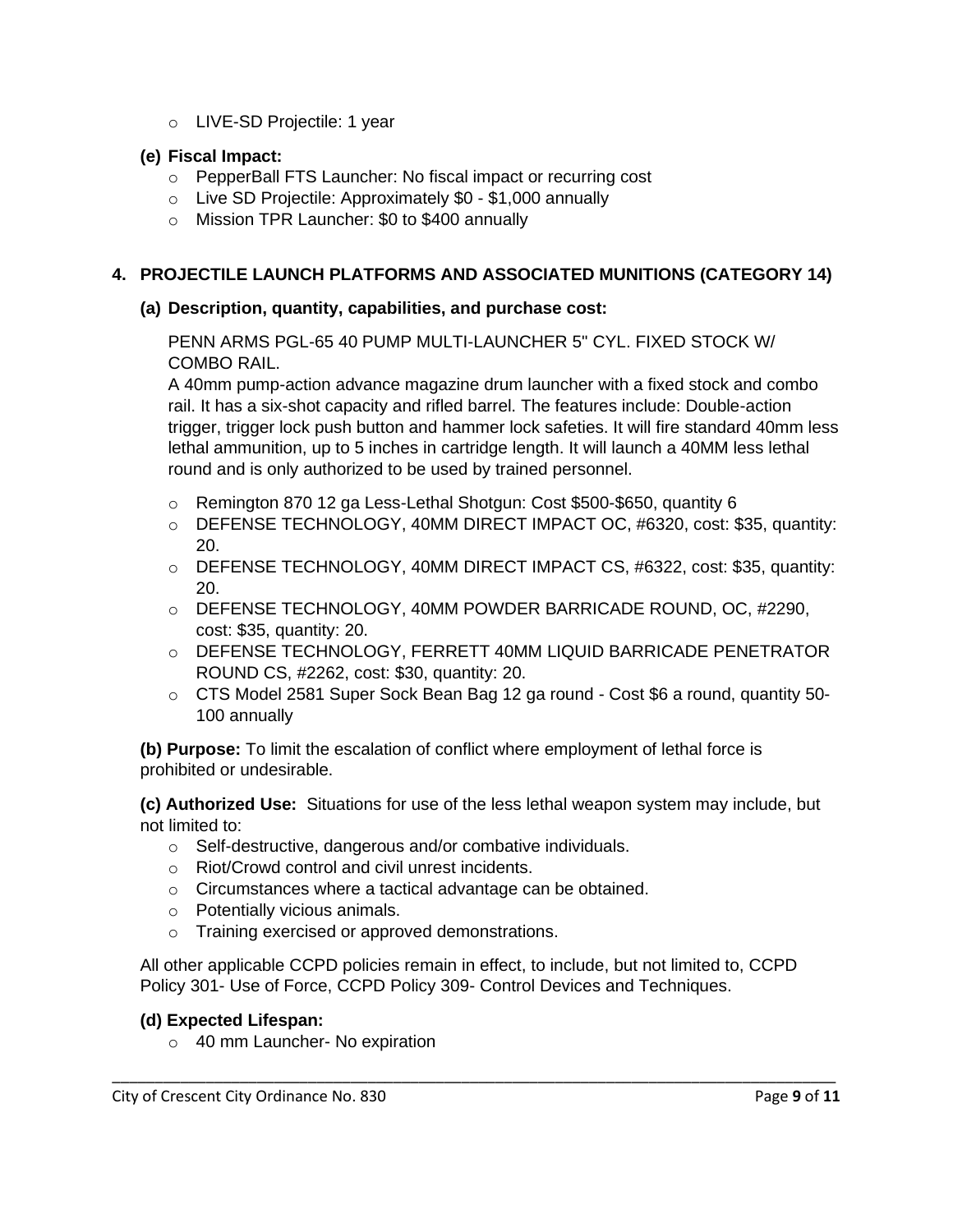- o Remington 870 Bean Bag Less Lethal shotgun- No expiration
- $\circ$  DEFENSE TECHNOLOGY, 40MM DIRECT IMPACT OC, #6320 5 years.
- o DEFENSE TECHNOLOGY, 40MM DIRECT IMPACT CS, #6322, 5 years.
- o DEFENSE TECHNOLOGY, 40MM POWDER BARRICADE ROUND, OC, #2290, 5 years.
- o DEFENSE TECHNOLOGY, FERRETT 40MM LIQUID BARRICADE PENETRATOR ROUND CS, #2262 – 5 years.
- o CTS Model 2581 Super Sock- 5 years

## **(e) Fiscal Impact:**

- o 40mm Launcher, estimated between \$0 \$1000 annually
- $\circ$  Remington 870 less lethal shotgun, estimated between \$0 \$1000 annually.
- o DEFENSE TECHNOLOGY, 40MM DIRECT IMPACT OC, #6320, \$0 \$250 annually
- o DEFENSE TECHNOLOGY, 40MM DIRECT IMPACT CS, #6322, \$0 \$250 annually
- o DEFENSE TECHNOLOGY, 40MM POWDER BARRICADE ROUND, OC, \$0 \$250 annually
- o DEFENSE TECHNOLOGY, FERRETT 40MM LIQUID BARRICADE PENETRATOR ROUND CS, \$0 - \$250 annually
- o CTS Model 2581, estimated between \$0 \$500 annually

# **710.5 APPROVAL**

The Chief of Police or the authorized designee shall obtain approval from the City Council by way of an ordinance adopting the military equipment use policy. As part of the approval process, the Chief of Police or the authorized designee shall ensure the proposed military equipment policy is submitted to the City Council and is available on the department website at least 30 days prior to any public hearing concerning the military equipment at issue. (Gov. Code § 7071.) The military equipment use policy must be approved by the City Council prior to engaging in any of the following (Gov. Code § 7071):

- a. Requesting military equipment made available pursuant to 10 USC § 2576a.
- b. Seeking funds for military equipment, including but not limited to applying for a grant, soliciting or accepting private, local, state, or federal funds, in-kind donations, or other donations or transfers.
- c. Acquiring military equipment either permanently or temporarily, including by borrowing or leasing.
- d. Collaborating with another law enforcement agency in the deployment or other use of military equipment within the jurisdiction of this Department.
- e. Using any new or existing military equipment for a purpose, in a manner, or by a person not previously approved by the City Council.
- f. Soliciting or responding to a proposal for, or entering into an agreement with, any other person or entity to seek funds for, apply to receive, acquire, use, or collaborate in the use of military equipment.

\_\_\_\_\_\_\_\_\_\_\_\_\_\_\_\_\_\_\_\_\_\_\_\_\_\_\_\_\_\_\_\_\_\_\_\_\_\_\_\_\_\_\_\_\_\_\_\_\_\_\_\_\_\_\_\_\_\_\_\_\_\_\_\_\_\_\_\_\_\_\_\_\_\_\_\_\_\_\_\_\_\_\_\_\_

g. Acquiring military equipment through any means not provided above.